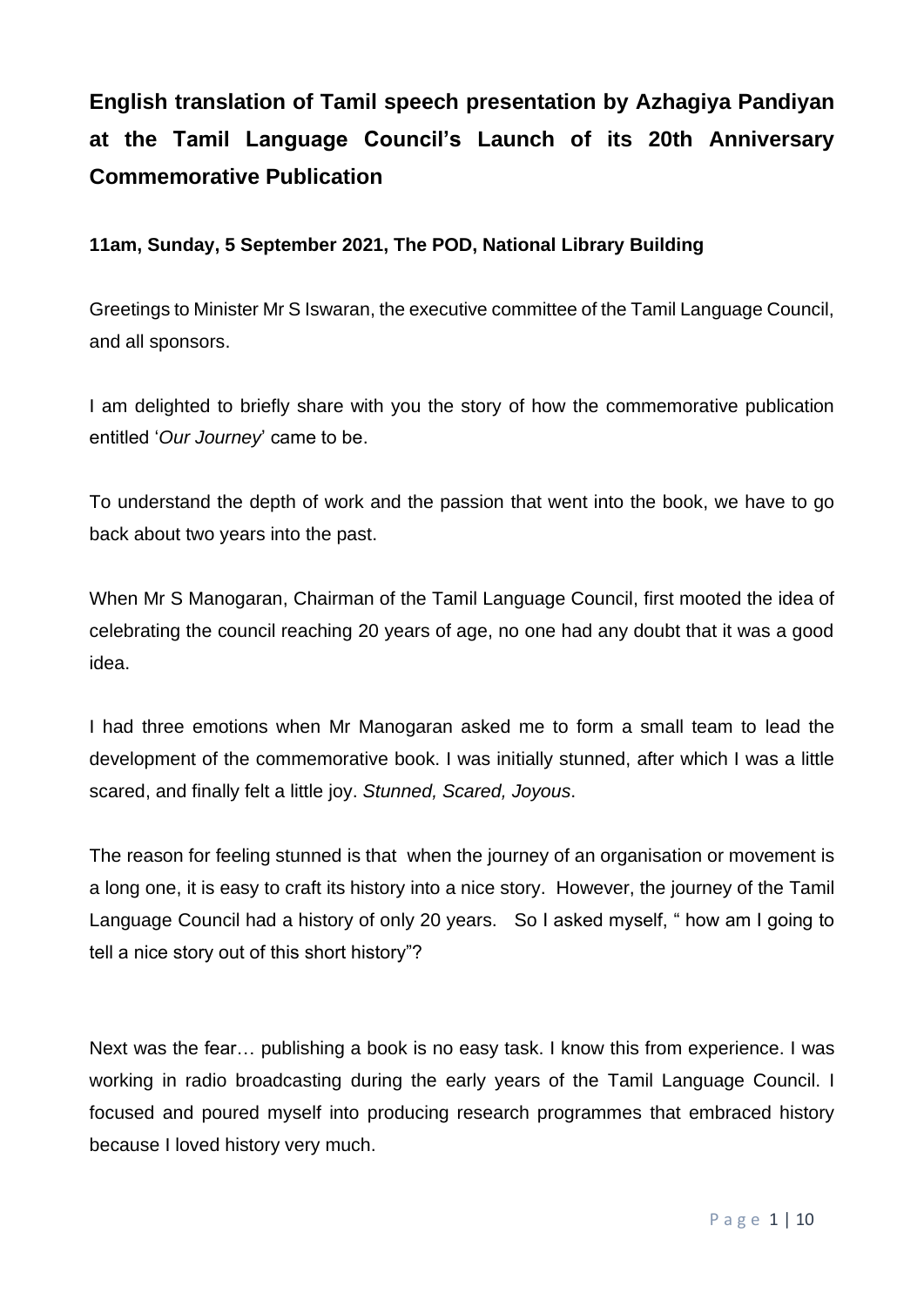As a result of that effort, I had the experience of developing two books entitled '*Today in History*' and '*The Sky is the Limit'*. Both these books were written without any intention of being published. The efforts undertaken were made without fully understanding how much labour was required. If I had known, I may very well have not undertaken such an endeavour. The reason for my fear was that I expected the commemorative book to require such a huge effort.

After the feelings of being stunned and scared, I experienced joy as well. The underlying reason for my initial two feelings was also the cause of my third feeling – History. From an early age, I had a great love for reading about history and wondering about those who have walked before us. That is why my first two books were based on history. The joy that history would be at the forefront of this third attempt as well somewhat helped subdue the feelings of being stunned and having fear.

Yet, it is also true that in the initial days I stumbled without knowing where to start and where to end. During my first meeting with fellow members Tamilvani Muthu and Ashwinii Selvaraj, we were unable to arrive at anything concrete. That was almost two years ago.

However, there are three main reasons why this endeavour has been successful:

**One**… the editorial consultant that we selected to lead the project.

**Two**… the translator who beautifully translated the story that had been researched and written in English into Tamil.

**Three**…, the designer who designed this book complete with Tamil elements in spite of not knowing the Tamil language.

I will introduce these three persons later.

I mentioned earlier that 20 years is a short period of time. We were initially hesitant on how we could develop an interesting story with that. However, that short period was in fact a blessing in disguise. How so?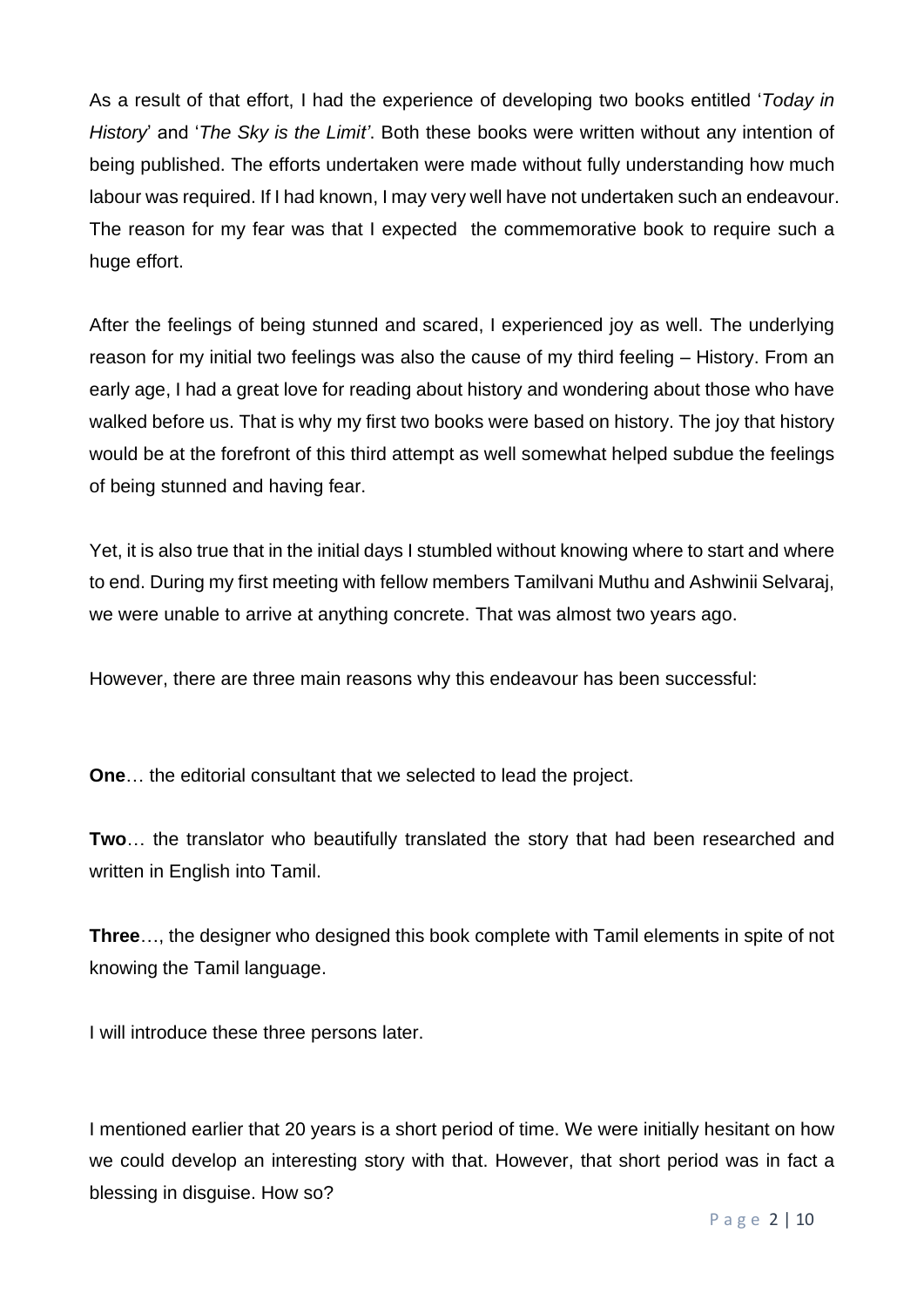Most of those who were involved with the growth of the Tamil Language Council over the past 20 years are still with us. We realised that if we spoke with them, we would be able to capture true historical testimony – that is, their first-hand account. Hence, we decided that we would meet them in person and obtain their oral history. In addition, we also decided to look through past documents and conduct research.

However, there was a problem in the midst of this effort. The pandemic environment due to COVID-19 not only delayed our work by several months, it also presented the challenge of conducting interviews in person. Undeterred though, we decided to conduct these interviews online instead.

The research team for the book – whom I shall introduce to you shortly – conducted a total of 38 interviews through Zoom. Each interview lasted an average of two hours. They then compiled information on the events and quotes spanning the past 20 years..

It was also a challenge to conduct research at the library. Libraries were closed at the height of COVID-19 restrictions. Even when they were reopened later, the condition that visitors were only allowed to stay for an hour further complicated the researchers' task.

Under these circumstances, the researchers visited the eleventh floor of this building several times and spent many hours conducting their research.

As the study revealed many rare facts and interesting information, we decided to not only focus on the 20-year history, but also include the story of how the Tamil language thrived in Singapore.

After some discussion, we decided to lay the foundation for this commemorative book across four pillars. Those pillars are as follows:

**The Pioneering Efforts -Tamil Language in Singapore: The Early Years** 

**The Programmes Organised -Highlights over the Years** 

**The Partnerships Forged Tamil Language Council** and our Partners

**The Path Forward -A Dialogue with Chairman.** Tamil Language Council 10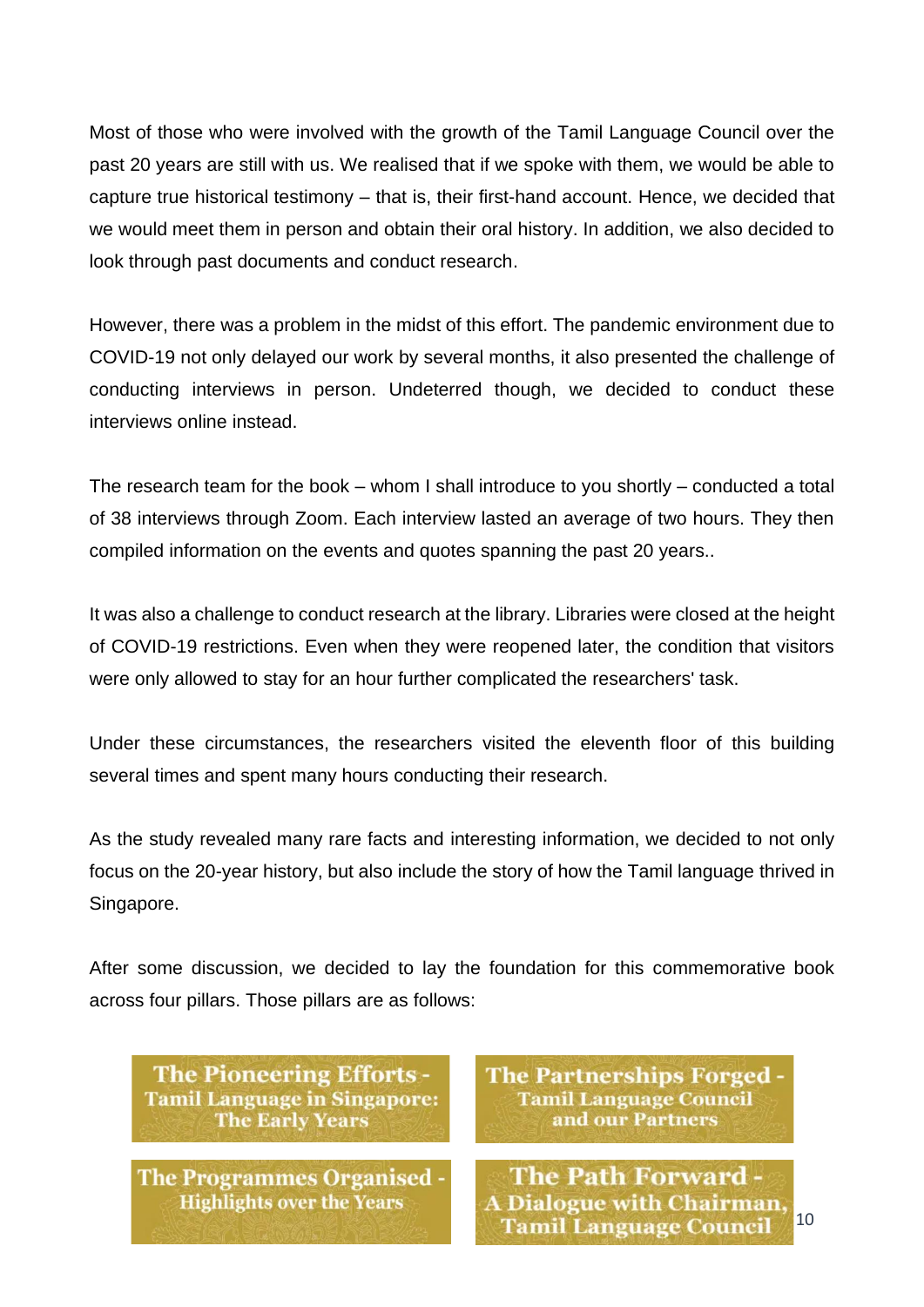As the research was thorough, many rare pearls of information were gathered by the researchers who drove into the research. Those pearls have helped to multiply the splendour of this commemorative book manifold. Let me share with you just a couple of examples.

It is a well-known historical fact that Umar Pulavar Tamil Language School was established in 1946 by the Kadayanallur Muslim League in Singapore. Funds were raised from its members to formalise the school. Mr A N Maideen, who was its secretary at the time, shares his experience of going house-to-house together with other members of the league, to raise funds

At the first house, we spoke with a kachang puteh seller<sup>s</sup>. After hearing of our plans for the school, he decided to donate his entire sales proceeds for the day, amounting to \$2.75 in coins. All of us in the committee was deeply moved by his love for Tamil and his magnanimity to promote the learning of Tamil language\*.

We were touched by this rare story. Such stories proudly reveal the truth that a great number of ordinary Tamils have stood behind the Tamil language for it to survive and thrive in this country.

Next, here are some rare photos that have never been seen before.

Look at the photo that I am going to show you now. This is a black-and-white photograph taken in 1949. Only the colour of the photograph is black and white. But the stories it tells are like the colours of the rainbow. They say "*a picture is worth a thousand words*". This picture speaks a thousand colourful words. These are the children of Tamil labourers at a rubber plantation. If you look closely, you may notice that all of them are females. This photograph underscores that even plantation workers at the time realised the importance of education and the importance of women's education.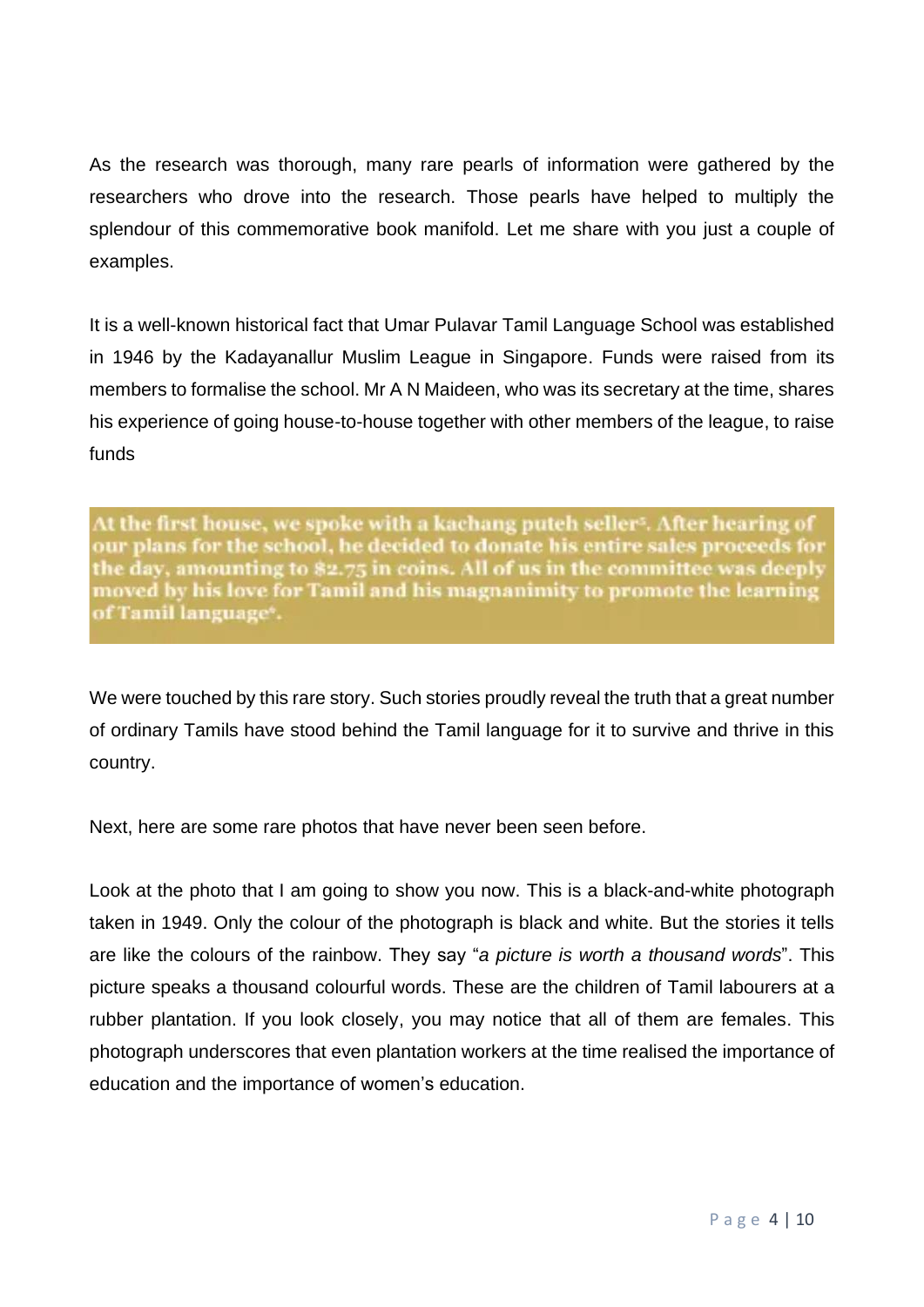

It may very well be a Tamil language class being conducted. Look at the eyes of those little girls. They are eyes that are paying full attention to the teacher without the slightest distraction. Children these days are only able to focus like that on computer screens and smart phones.

A point to note here is that this image is not in the National Archives of Singapore. The photograph is owned by the National Archives and Records Administration of the USA. This serves as evidence of how deeply and widely the team has conducted their research. At this juncture, we owe a debt of gratitude to Ms Rita Goh of the National Heritage Board for acquiring the rights to use this image from the organisation after several attempts.

*Thank you so much Rita for relentlessly trying and getting us permission from the National Archives and Records Administration of USA to use this amazing, stunning picture! And not forgetting the thousands of email exchanges, Skype calls and WhatsApp messages we have had over the course of this book publication. Your quick responses and immediate actions have made this journey that much smoother. Thank You.*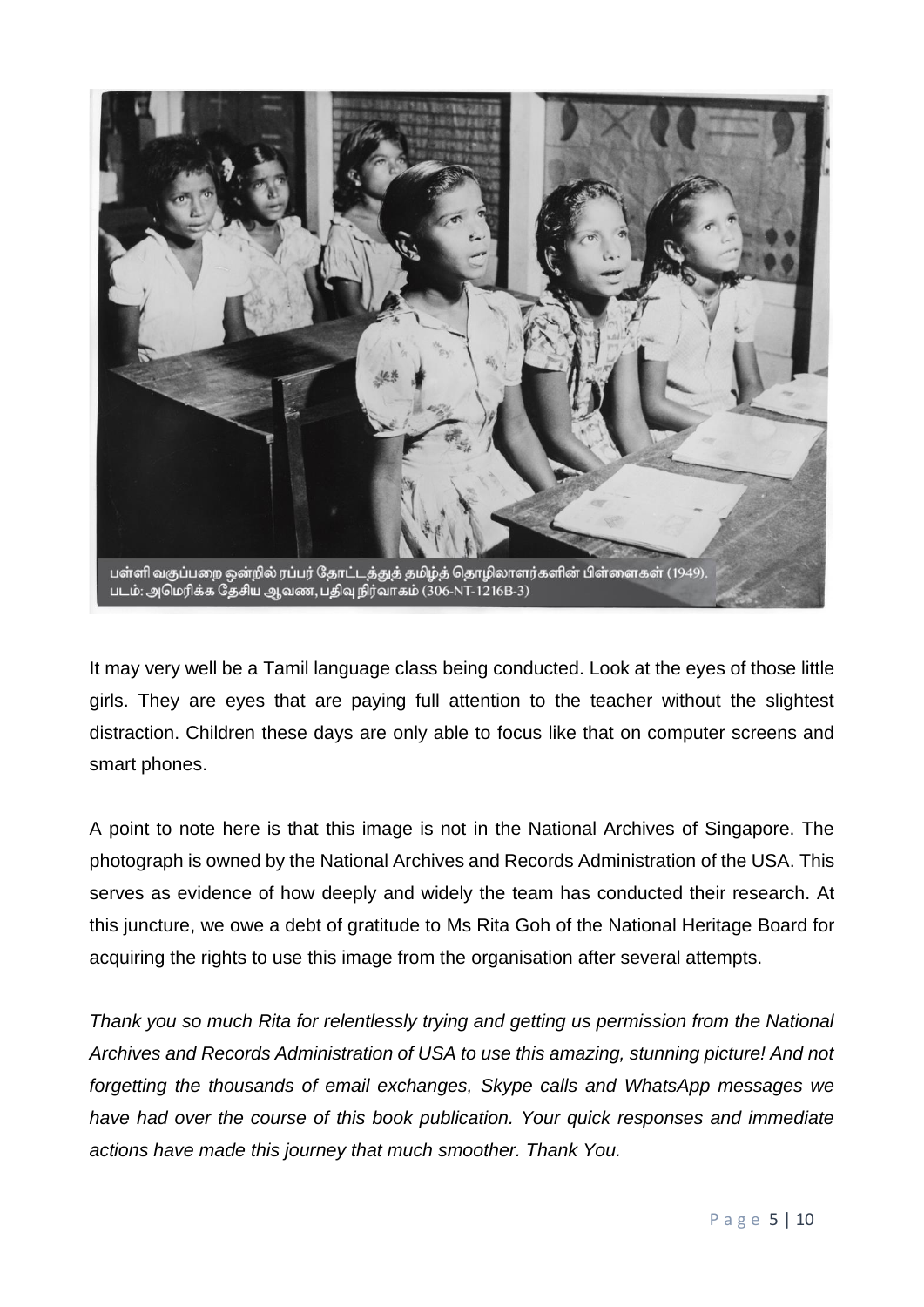Another photograph that similarly creates awe was taken about 140 years ago. A picture that shows Methodist Mission Anglo Tamil School students and teachers lined up together. A picture that makes one view history with mouth agape. There are many more such pearls that are included in this publication.



Thus far, we have seen the contribution of the publication development team. Next is the translator who translated the story written in English beautifully into Tamil. Her contribution is also very important.

When I worked at Tamil Murasu, among those who worked as sub editors, she was the one who had the ability to write beautifully. She had the talent to tell a beautiful story even out of ordinary news. She is currently working as a freelancer. Hence, I nominated her when we needed a translator for this publication. The importance of that decision would have been realised by those who were tasked to vet her translation, including Mr R Anbarasu, the secretary of our Tamil Language Council.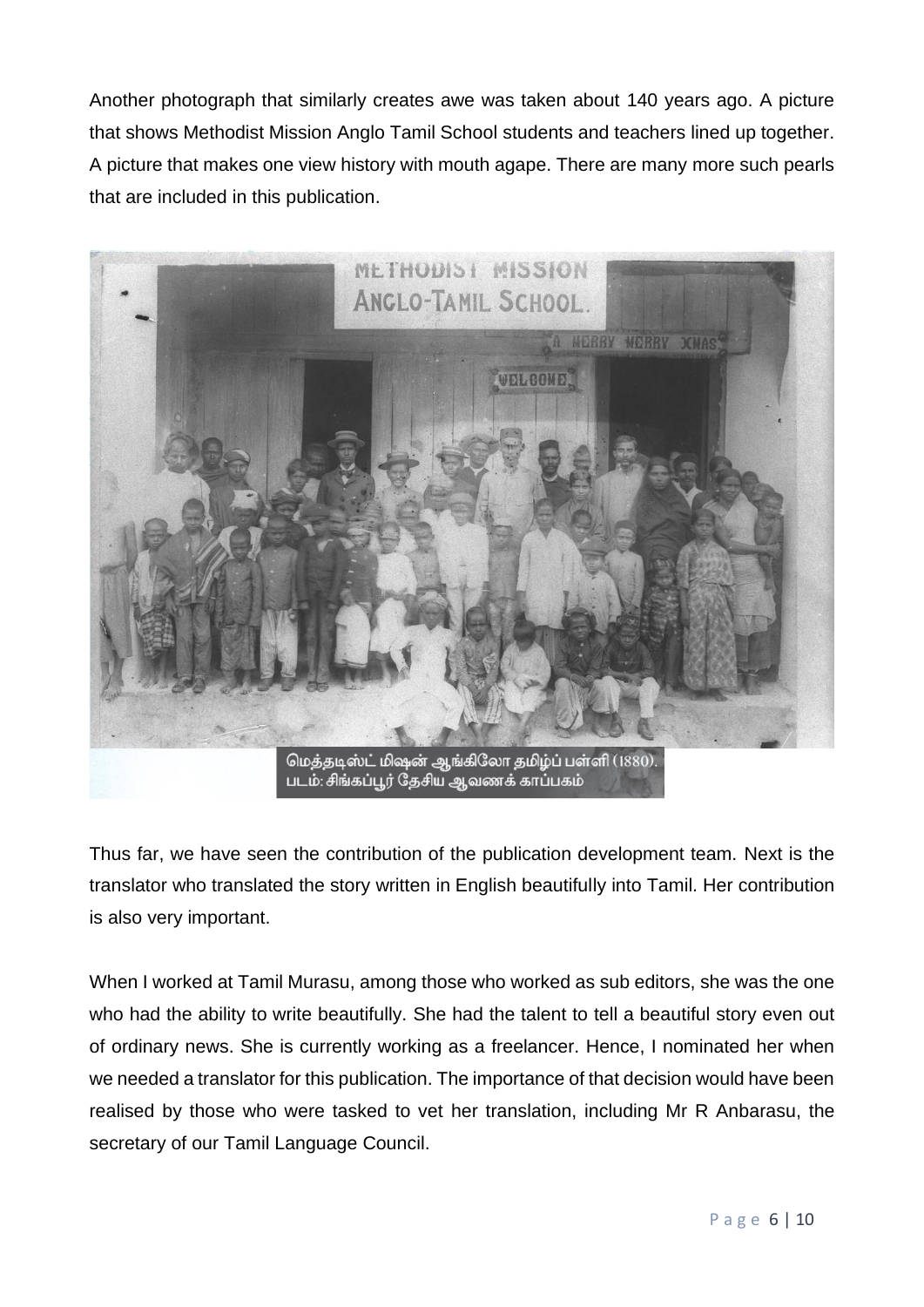Translation is an art. She stands out in the midst of many who simply string words that are synonymous in the English language and translate exactly as it is written according to English grammar – without even considering that there is specific grammatical syntax for the Tamil language. The reason is that she understands the English source and then translates it accordingly into Tamil, instead of looking at it word-for-word. Alternatively, she does the translation in an innovative way. When done in this manner, the translation is further enhanced.

I have a selfish motive in nominating her for this task as well. If someone else had translated it, I would not have survived editing the work. When I read her translation, I had nothing to edit instead. That is the sign of good translation. Do read it yourselves later. You will realise how superior the translation is.

Finally, the design of this publication. I have seen many commemorative books. This publication certainly stands out. The reason for that are the design elements contained therein. They were created by the only non-Tamil who was part of the publication development team that created this book.

He carefully chose everything from the symbols to the colours. He recommended beautiful fonts even though he did not know the language.

He also made all the minor changes we suggested without losing patience.

In particular, we usually see the table of contents presented as a list. The photos are almost always the same size as well. However, he took a different approach. For example, for the third pillar (The Programmes Launched), he considered how to present the events that have taken place as part of the Tamil Language Festival and created this time wheel.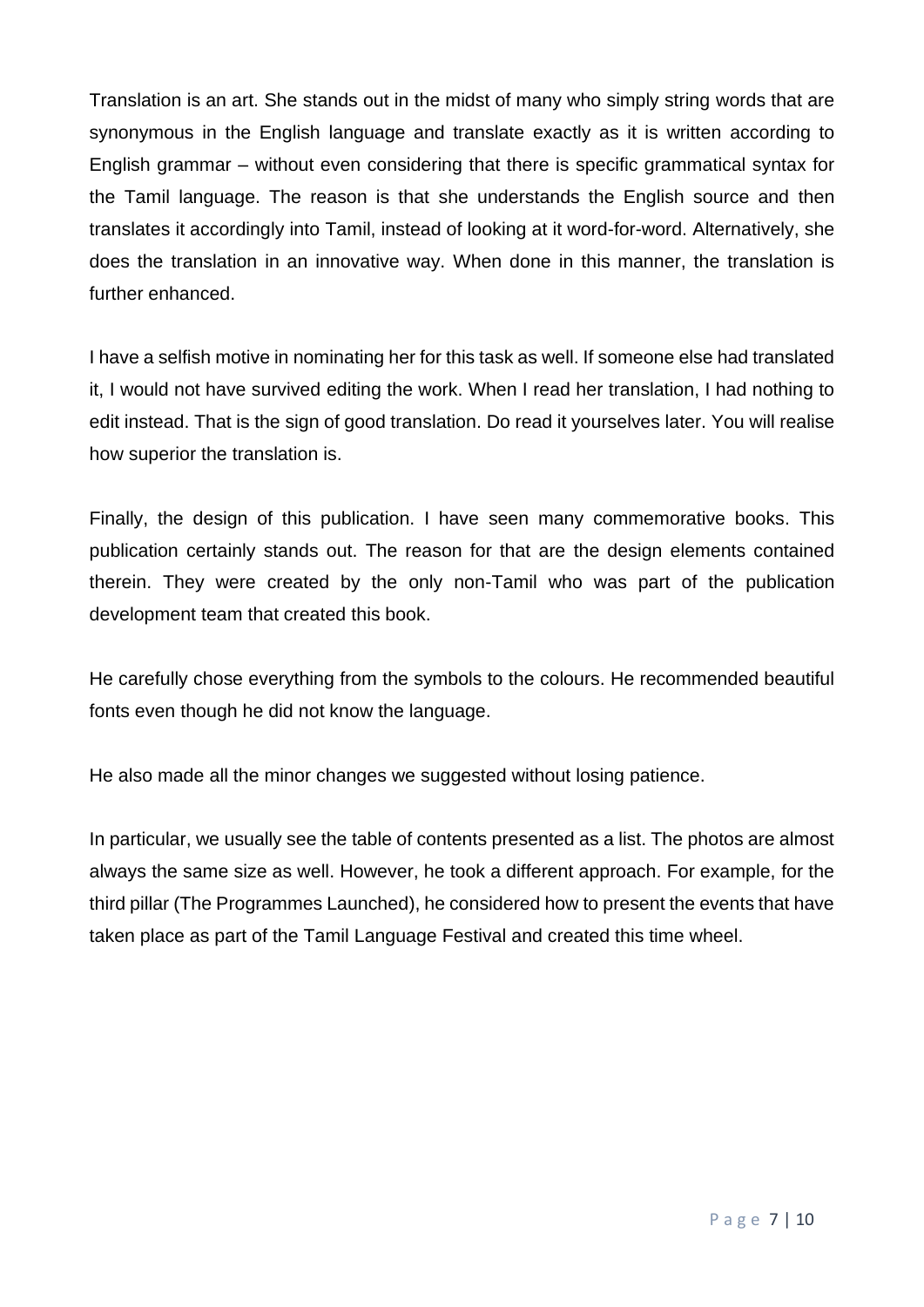

See how unique it is. The circular shape could also refer to the cyclic nature of time. The events of each year are listed in a circular format. It is easy to look at and understand as well.

I should mention one more thing. I related that he did not know Tamil. However, after looking at the Tamil fonts closely for almost three months, he began to understand some of the words. We would even tease him that he would have learnt to speak Tamil by the time the book was published. Once, when we had finished the editing and sent it to him, he checked everything again and circled two specific words and asked if these two words should be together as a single word. We were stunned. He had immersed himself in this endeavour so deeply.

Well, I have explained the three main reasons for the success of this book. Now for some statistics.

The total work put in for the development of this publication was about 1,300 hours.

There were 38 interviews that were conducted online.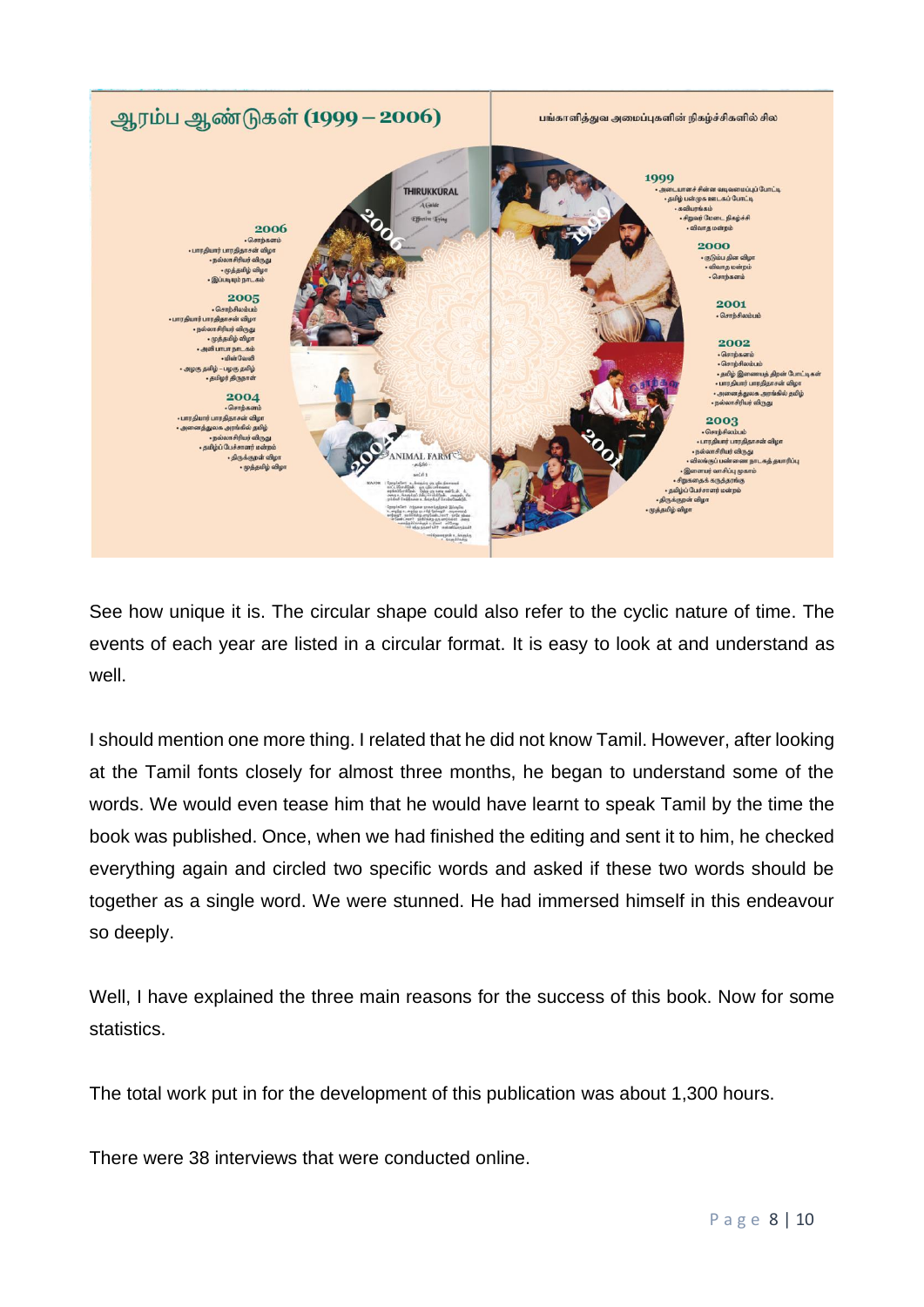48 partner organisations participated in the publication.

Along with the two photographs that you saw earlier, there were 223 photographs used in this publication.

Due to the in-depth research conducted, 108 quotes are featured in this publication.

We have looked at the statistics. Now is the time to introduce those who breathed life into these statistics.

Firstly, Mrs Prasanna was the Editorial Consultant of this commemorative book. She has accepted our invitation and is present here today. She assumed overall responsibility for the concept, research, design, and printing of this publication. She has even worked day and night over the past month.

Interestingly, about 20 years ago, I launched my first book '*Today in History*' in an innovative way. It was much talked about. It was this same Prasanna together with another friend, Kalaichelvi, who came up with all the ideas for the release.

Twenty years later, her contribution to the release of this publication has been significant as well.

Prakash and Divya proved to be assets in her research efforts.

The translator was Shiva. The one who amazed us with the design work was Stanley Chek.

These five are the real heroes. Due to COVID-19 restrictions, the other four members could not be invited here. Prasanna has come here to represent everyone. I ask that you express our gratitude to them with your hearty applause.